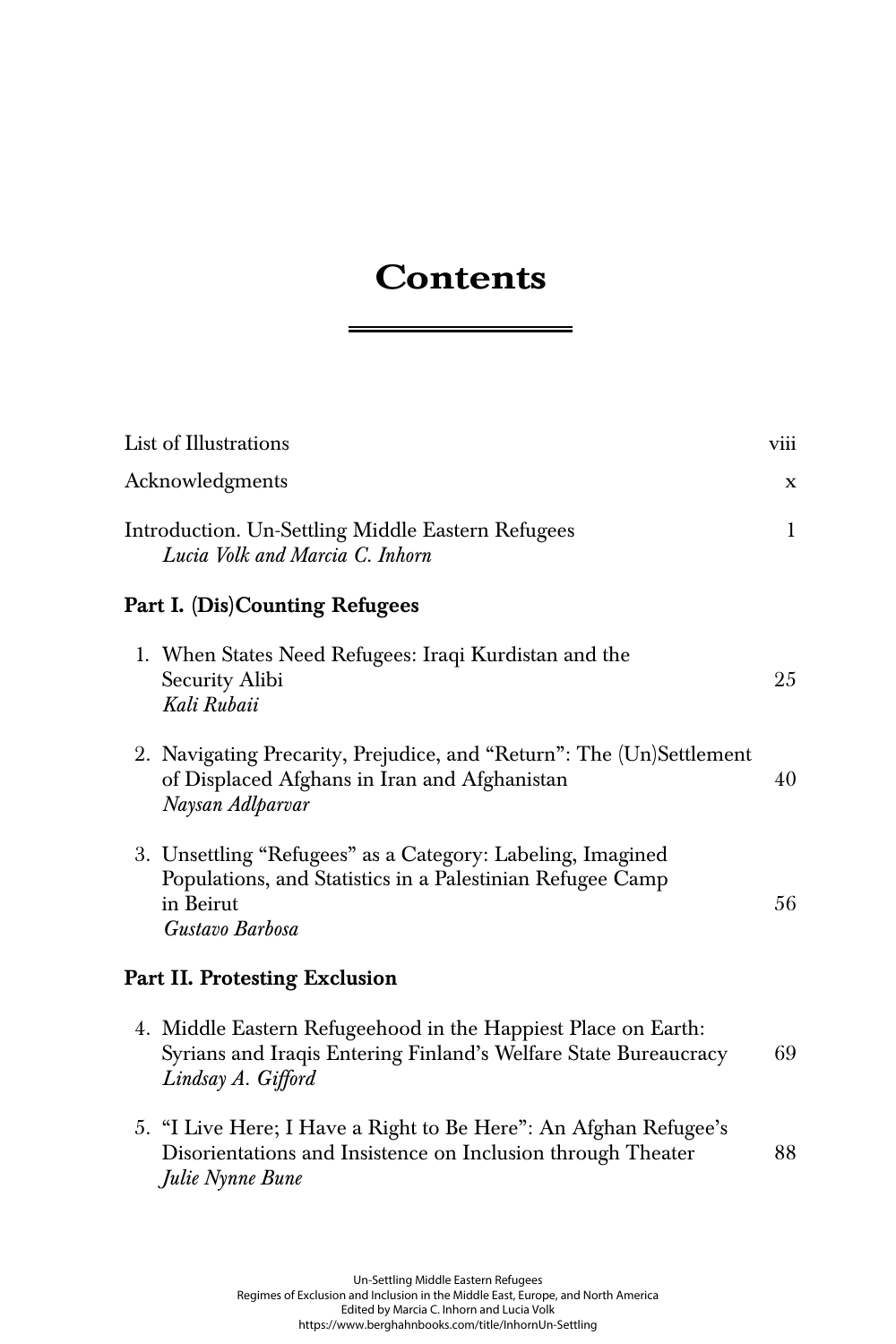| 6. Demanding Their Welcome: Agency-in-Waiting at a<br>Protest Camp in Dortmund, Germany<br>Lucia Volk                                                        | 103 |
|--------------------------------------------------------------------------------------------------------------------------------------------------------------|-----|
| Part III. Making Lives in Exile                                                                                                                              |     |
| 7. Living as Enduring: The Struggle for Life against the Limits<br>of Refuge among Gaza Refugees in Jordan<br>Michael Vicente Pérez                          | 121 |
| 8. Reimagining "the Arab Way" in Exile: Futures "Off Line"<br>among Syrian Men in Amman<br><b>Emilie Lund Mortensen</b>                                      | 134 |
| 9. Proactive Reciprocity: Educational Trajectories Reclaimed<br>through Patterns of Care among Refugee Men in Greece<br>Ardís K. Ingvars                     | 147 |
| Part IV. Seeking Health                                                                                                                                      |     |
| 10. America's Wars and Iraqis' Lives: Toxic Legacies, Refugee<br>Vulnerabilities, and Regimes of Exclusion in the United States<br>Marcia C. Inhorn          | 163 |
| 11. Regimes of Exclusion in the Reproductive Healthcare<br>Setting: Exploring Experiences of Syrian Refugees in<br>San Diego, California<br>Morgen Chalmiers | 180 |
| 12. Valuing Health, Negotiating Paradoxes: Medicalization of the<br>Hymen, Hymenoplasty, and Women's Healthcare in Ontario<br>Verena E. Kozmann              | 196 |
| Part V. Reshaping Humanitarianism                                                                                                                            |     |
| 13. A Death Sentence? UNRWA in the Trump Era<br>Khaldun Bshara                                                                                               | 213 |
| 14. Race, Religion, and Afghan Refugees' Practices of Care<br>in Greece<br>Zareena A. Grewal                                                                 | 231 |